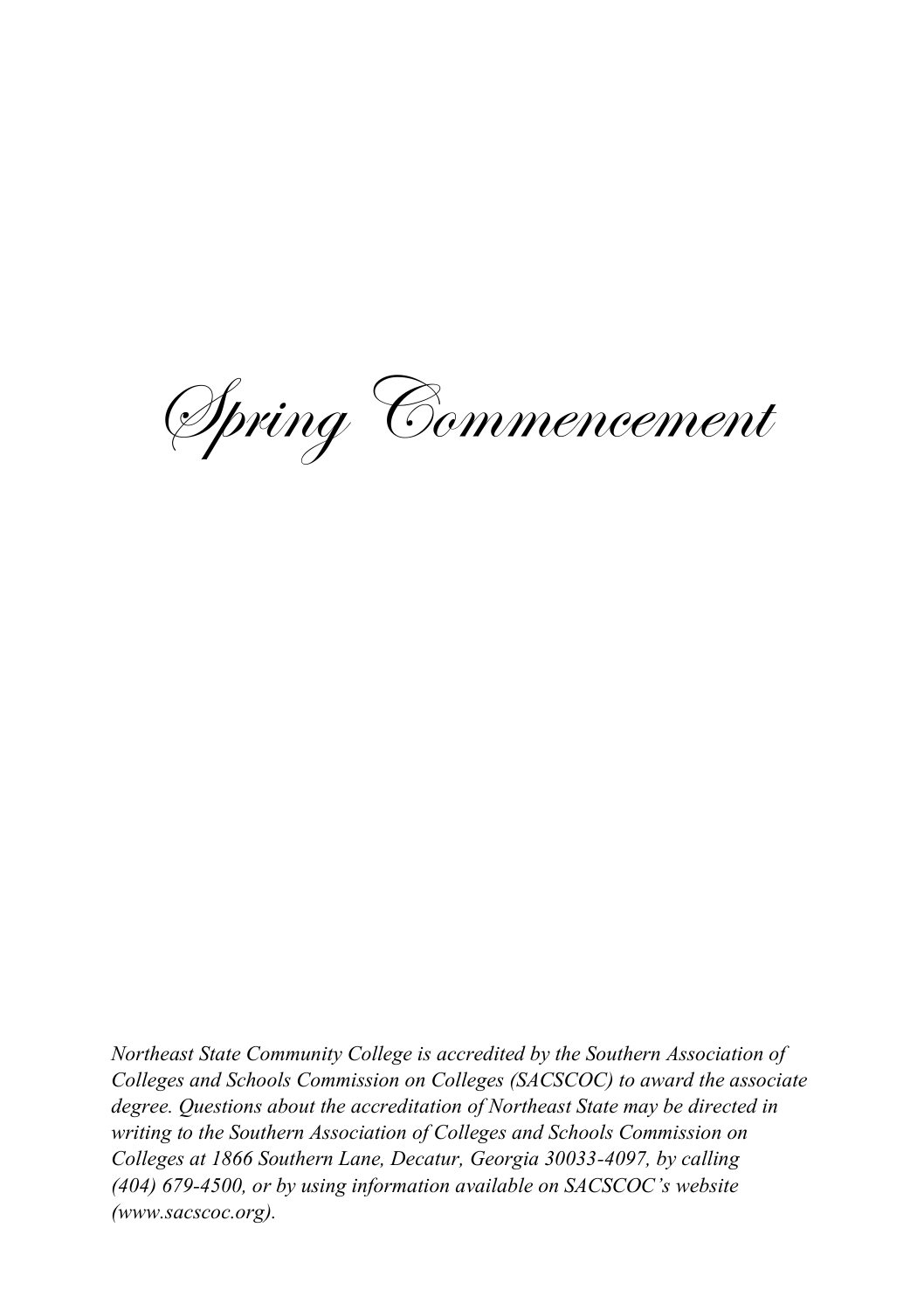### *About Northeast State*

#### *History*

*The history of Northeast State Community College reflects the changing educational needs of the residents of the five Northeast Tennessee counties which it serves. The college began as Tri-Cities State Area Vocational-Technical School in 1966 under the governance of the State Board for Vocational Education. In 1970, the mission was expanded and the school became a regional center for vocational and technical training. The scope was again expanded in 1978 to include the awarding of both one-year certificates and associate degrees in technology and the name was changed to Tri-Cities State Technical Institute. Effective on July 1, 1983, Tri-Cities State Tech was placed under the governance of the Tennessee State Board of Regents and became part of the State University and Community College System of Tennessee. On July 1, 1990, a university parallel component was added, and the institution's name was changed to Northeast State Technical Community College. On July 1, 2009, the name of the institution was changed to Northeast State Community College to better reflect the diverse range of programs offered by the institution.*

*As a comprehensive community college, Northeast State provides university parallel programs designed for students desiring to transfer to another college or university, career programs for students planning to enter the workforce immediately upon graduation, and continuing education and community service programs for professional growth and personal enrichment to the citizens of Carter, Johnson, Sullivan, Unicoi and Washington Counties. In partnership with the community, the college sustains the effort toward improving the quality of life for residents of the upper East Tennessee region.*

#### *Vision*

*Northeast State shall be a premier learning-centered institution whose students and graduates will be among the best-prepared individuals to meet current and emerging needs.*

#### *Mission*

*Northeast State is an open-access, public, comprehensive community college that advances the lifelong educational development of the residents of the region and strengthens the economic and social/cultural aspects of the community. To facilitate teaching, learning, service, and student success, the College provides innovative, high-quality, and relevant associate, certificate, and career-focused educational programs and services. Programming and comprehensive support services are offered through varied delivery systems and at multiple sites throughout its primary service area of Carter, Johnson, Sullivan, Unicoi, and Washington counties. Within all aspects of its operations, Northeast State serves the public's interest through the wise use of fiscal, human, and physical resources.*

#### *Values*

*Northeast State Community College embraces these values:*

*Respect: We value respect and provide an environment of inclusiveness, cooperation, and diversity.*

*Responsibility: We value responsibility and promote integrity, accountability, and excellence in teaching, learning, and services.*

*Responsiveness: We value responsiveness and facilitate personal, professional, and economic growth.*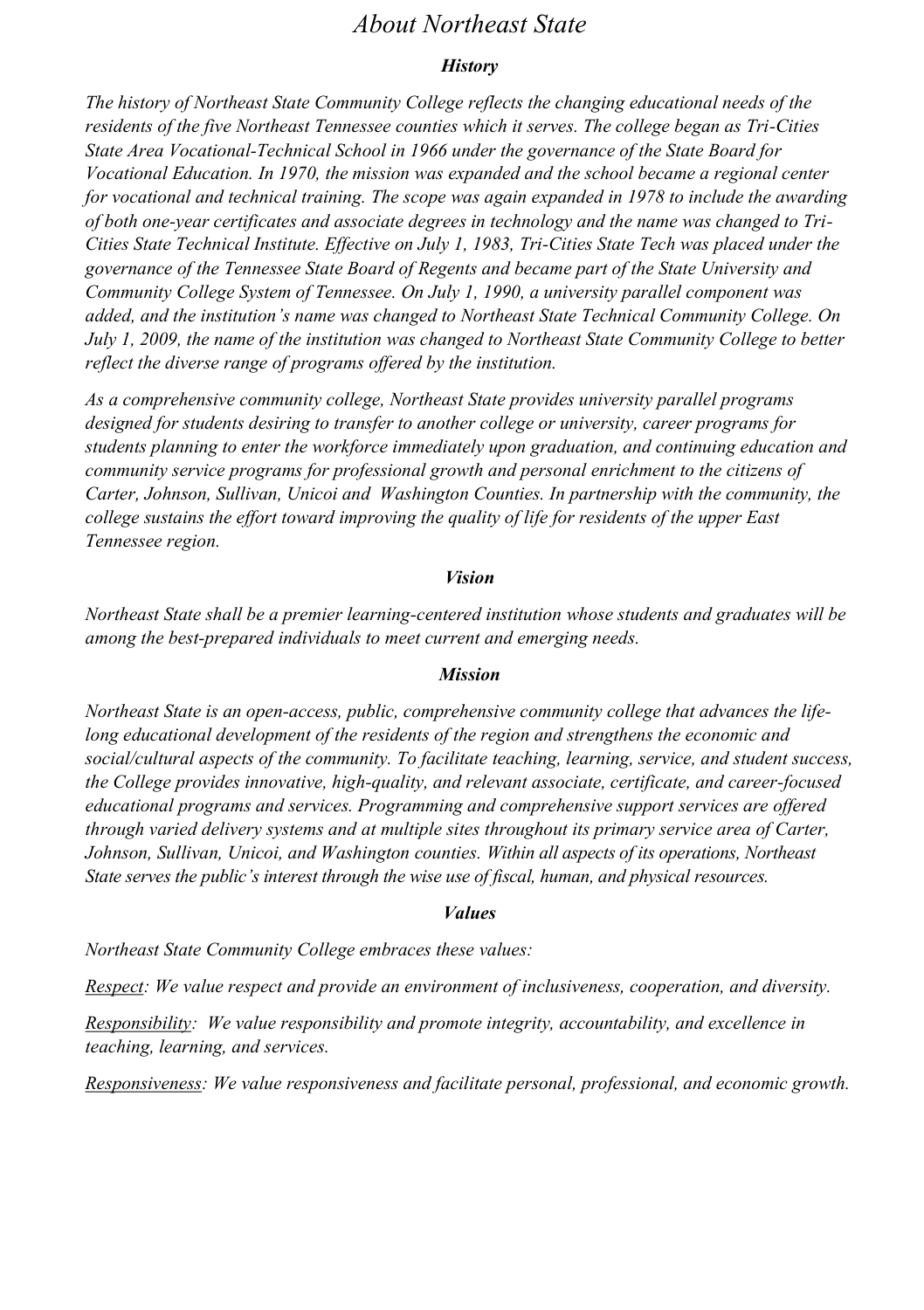Stage Party

*Dr. Connie Marshall, Interim President*

*Ms. Megan Almaroad, Director of Advancement Operations*

*Mr. Chad Bailey, Vice President for Finance and Information Technology*

*Dr. Stephanie Barham, Chief of Staff*

*Ms. Linda Calvert, Vice President for Administration and Grant Development*

*Dr. Donna Farrell, Dean of Technologies*

*Dr. Susan Graybeal, Vice President for Institutional Excellence and Student Success*

*Mr. Larry Hatfield, Special Assistant to the President for Campus Safety, Security and Plant Operations*

*Dr. Pashia Hogan, Interim Vice President for Academic Affairs* 

*Mr. Christopher Hitechew, Dean of Science*

*Ms. Laura Jones, LPN to RN Program Coordinator for Nursing*

*Mr. Peter Raber, Chair, Northeast State Foundation*

*Dr. Sam Rowell, Vice President for Economic and Workforce Development*

*Ms. Elizabeth Sloan, Dean of Humanities*

*Ms. Michelle Stanley, Assistant Director of Admissions and Records, Staff Senate President*

*Ms. Malissa Trent, Dean of Mathematics* 

*Dr. Xiaoping Wang, Dean of Behavioral and Social Sciences*

*Dr. Nathan Weber, Assistant Professor of Biology, Faculty Senate President*

*\*Academic deans will be present during their academic division's ceremony*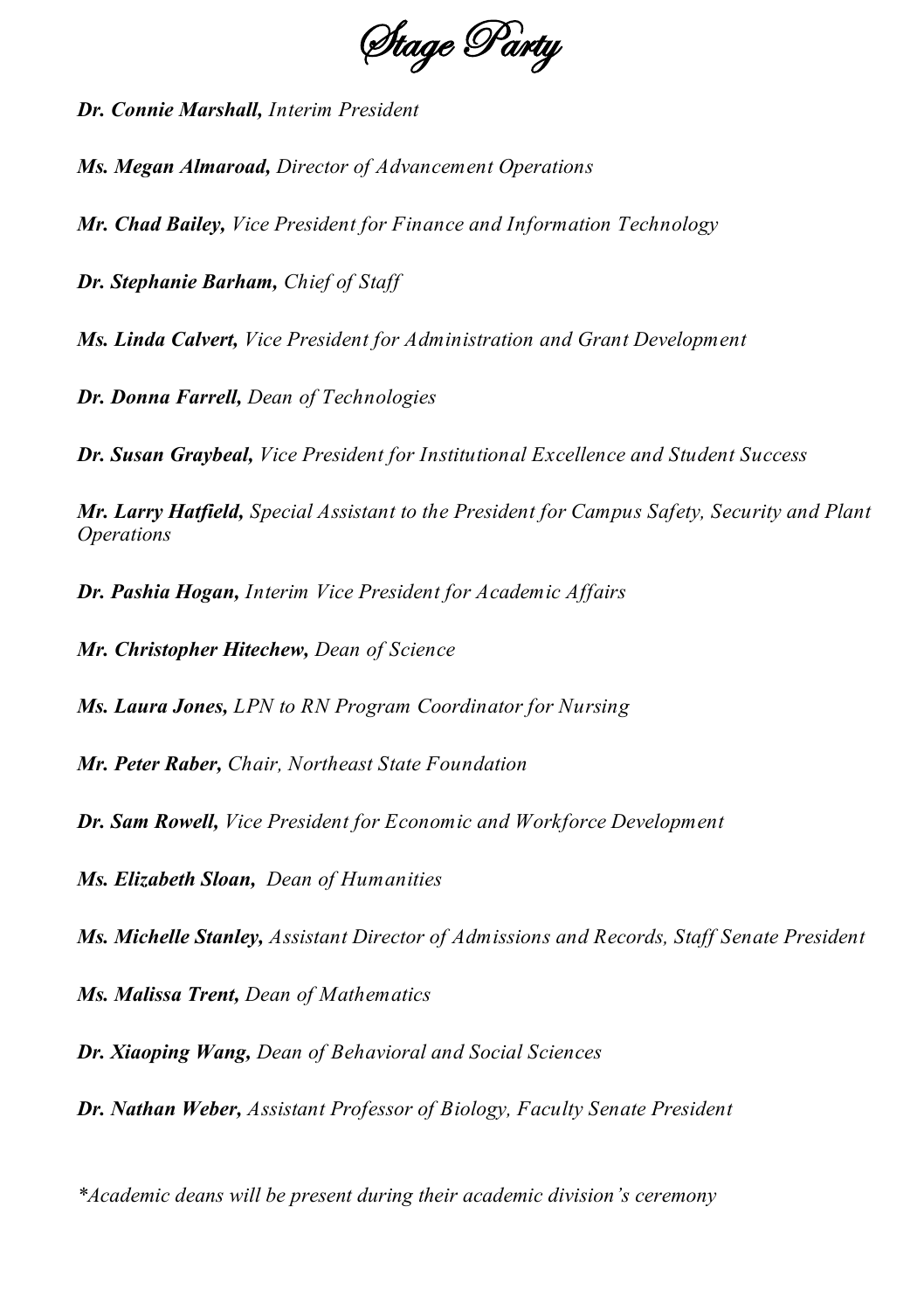Program for Commencement

| <b>Divisions of Behavioral &amp; Social Sciences and Science</b><br>10:00 a.m. |  |  |  |  |
|--------------------------------------------------------------------------------|--|--|--|--|
|                                                                                |  |  |  |  |
| Interim President, Northeast State Community College                           |  |  |  |  |
|                                                                                |  |  |  |  |
| Chair, Northeast State Foundation                                              |  |  |  |  |
|                                                                                |  |  |  |  |
| Interim Vice President for Academic Affairs                                    |  |  |  |  |
|                                                                                |  |  |  |  |
| Interim President, Northeast State Community College                           |  |  |  |  |
|                                                                                |  |  |  |  |
| Retired Professor                                                              |  |  |  |  |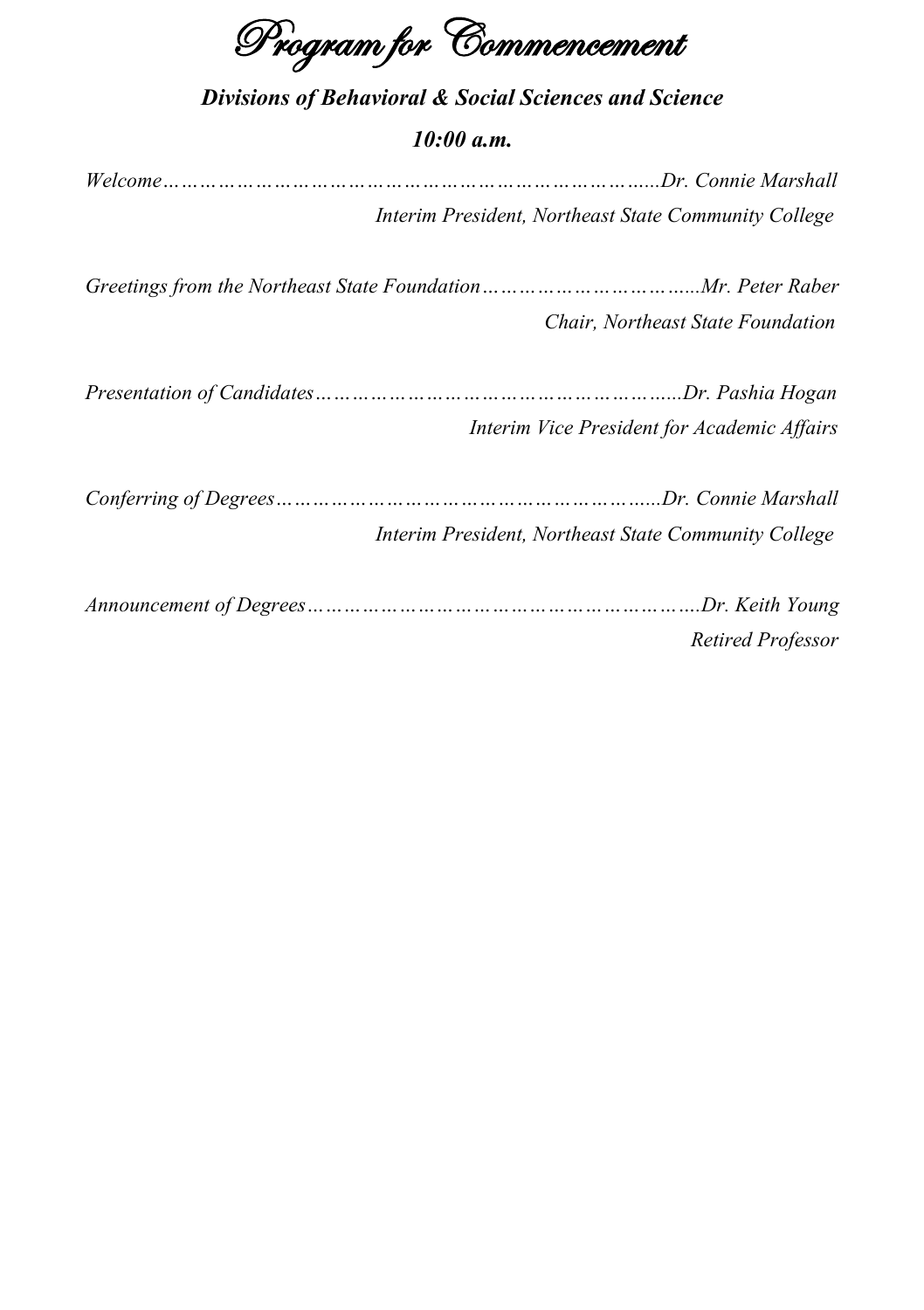Candidates for Graduation

# *Division of Behavioral & Social Sciences*

#### *Technical Certificate*

*Mikaela Carroll Stacy Marie Wanyoike*

#### *Associate of Applied Science*

*Bryceon Michael Andrews \* Gracie Beach \* Alicia Campbell Kaitlyn Tamara Harris Noah B. Higgins \* Cameron Hill Teresa Anne Ineichen \** † *Kimberly Ranea Kennedy Josh Massey \* Cayley Mccaslin Calista Jastene Morris \*\** † *Levi Perry Marissa Perry \* Trevor Blake Perry Lauren Poland \*\* Alexis Potter \*\*\** † *Marrissa Dicole Stallard \*\** † *Mikayla Grace Tipton \*\*\** † *Courtney Turner \*\*\** † *ReAnn Michelle Wilson \*\*\** †

#### *Associate of Science in Teaching*

*Kaylie Faith Benzing Makenzie Lynn Clark \*\*\* Rachel Cox*

*Katie Bea Donnolly \* Meadow Breanna Lee Hensley \* Ashley Maran Ison \*\* Hillary King \*\* Seanna E. Larkins \*\* Hannah Price \*\*\* Kendall Smith \*\*\* Tatum G. Smith \* Kaitlyn Elizabeth Snyder Amy Thompson Emma VanHuss \*\*\* Brinnan Wilson \*\**

*Associate of Arts Bailey Elizabeth Johnson \*\**

*Associate of Science Edward F. Adams II \*\*\* Zachary Connor Andina \*\*\* Chelsea Arnold Lindsey Kate Arnold \* Morgan Chan-Dre' Bartley \* Katherine Beach \*\*\* Danielle Brooke Beam Omkar Sunny Bhat Vanessa Bigness-Collins Conner Reid Birchfield Daniela Paz Borquez Amanda Brillhart \*\*\* Titus Wiatt Brooks \*\*\**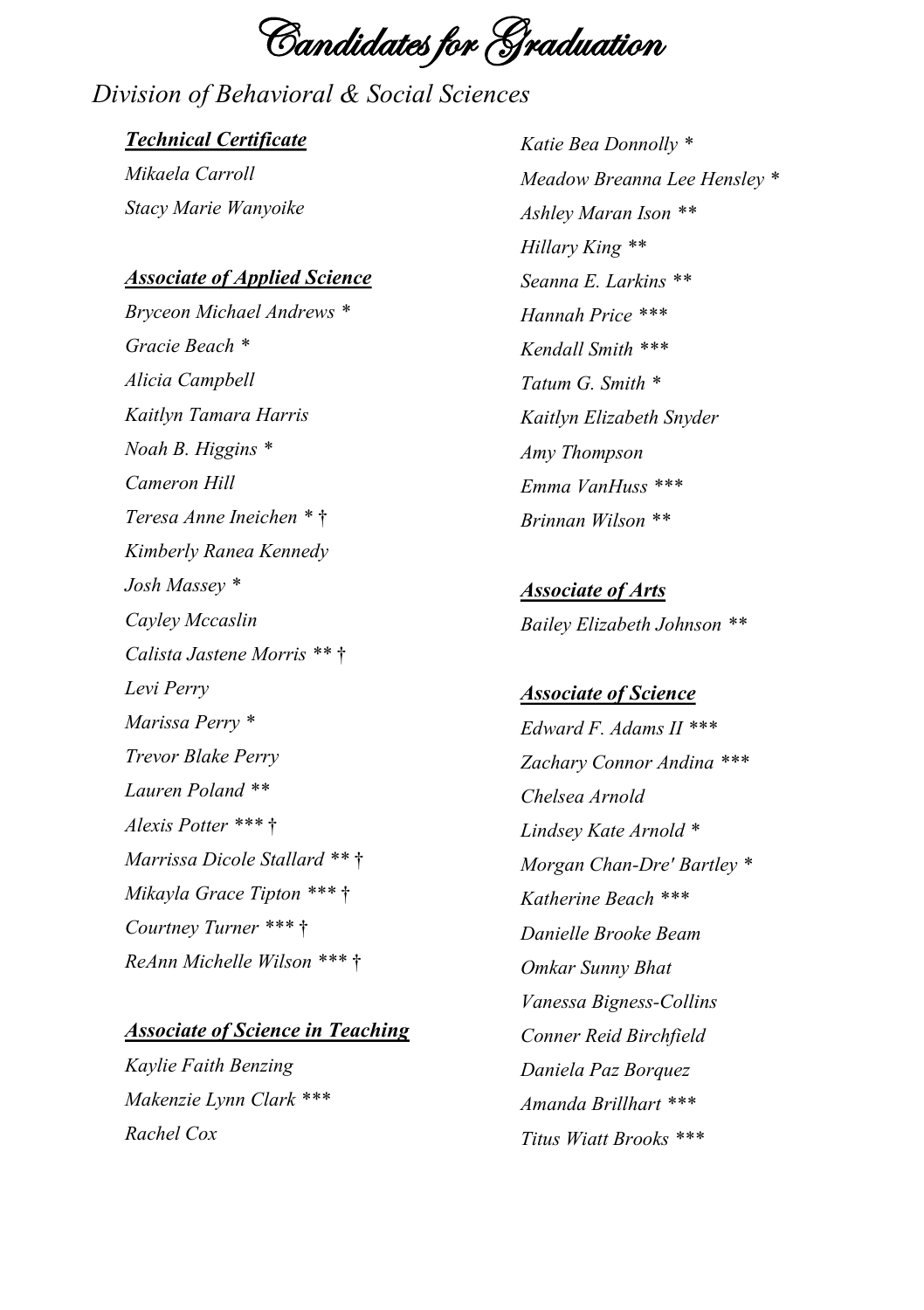### *Division of Behavioral & Social Sciences (continued)*

*Martha Lynn Buchanan MaKaila Carlisle Jessie Alen Carter Brittni Aliz Chafin Adrian O. Clark Samantha Kate Collins Chelsea Ann Constable \*\*\* Kelly Coon \*\*\* Brittney Cox \*\* Lydia Kathleen Culbertson Payton Mae Dillard \* Savanna Kaye Doty Kimberly Dawn Dulaney Santana Ellis Erica A. Epps Tabatha Fatolitis Abbie Lane-Rightley Forbes Sarah George Marissa Marie Gilbuena Elysse Grass \*\* Brom R.D. Graythorn Kellie Greenberg Chelsea Logan Greenway Sierra Nichole Greenwell Montana Grimes \*\* Natalie Elizabeth Hale Eric Cade Hare \* Heather Harrison Nicole Hayward Lyndsey Jane Head Sarah Hesoun Benjamin Walker Hoilman \*\*\**

*Clayton S. Holland \*\* Kelli Diane Hughes \* Elizabeth GraceAnne James \*\*\* Brianna G. Jarrett \*\* Owen Riley Jaynes Julia Jenkins Bailey Elizabeth Johnson \*\* Keelan Rally Kilgore Bryan David Kirk \*\*\* Jevonte Lyons James Maggard Macy McCarty \*\*\* Corey McKenzie Miller Melissa A. Miller \* Renae E. Mosley Katie Rebecca Oakley \* Allyson Marie Oquendo Patrick Daniel O'Quinn Zachary Keith Overbay \*\*\* Daniella Oyarzo Alec Sterlyn Paulsen Daisia Marie Percell Kaylee Presley Hannah Price \*\*\* Ashlyn Regan Emma Grayce Robinson Sarah Robinson Ashley Nicole Rowe \* Reid Allen Sanders \*\*\* Rachel Scarberry \*\*\* Olivia M. Scheirer \* Olivia Seals \**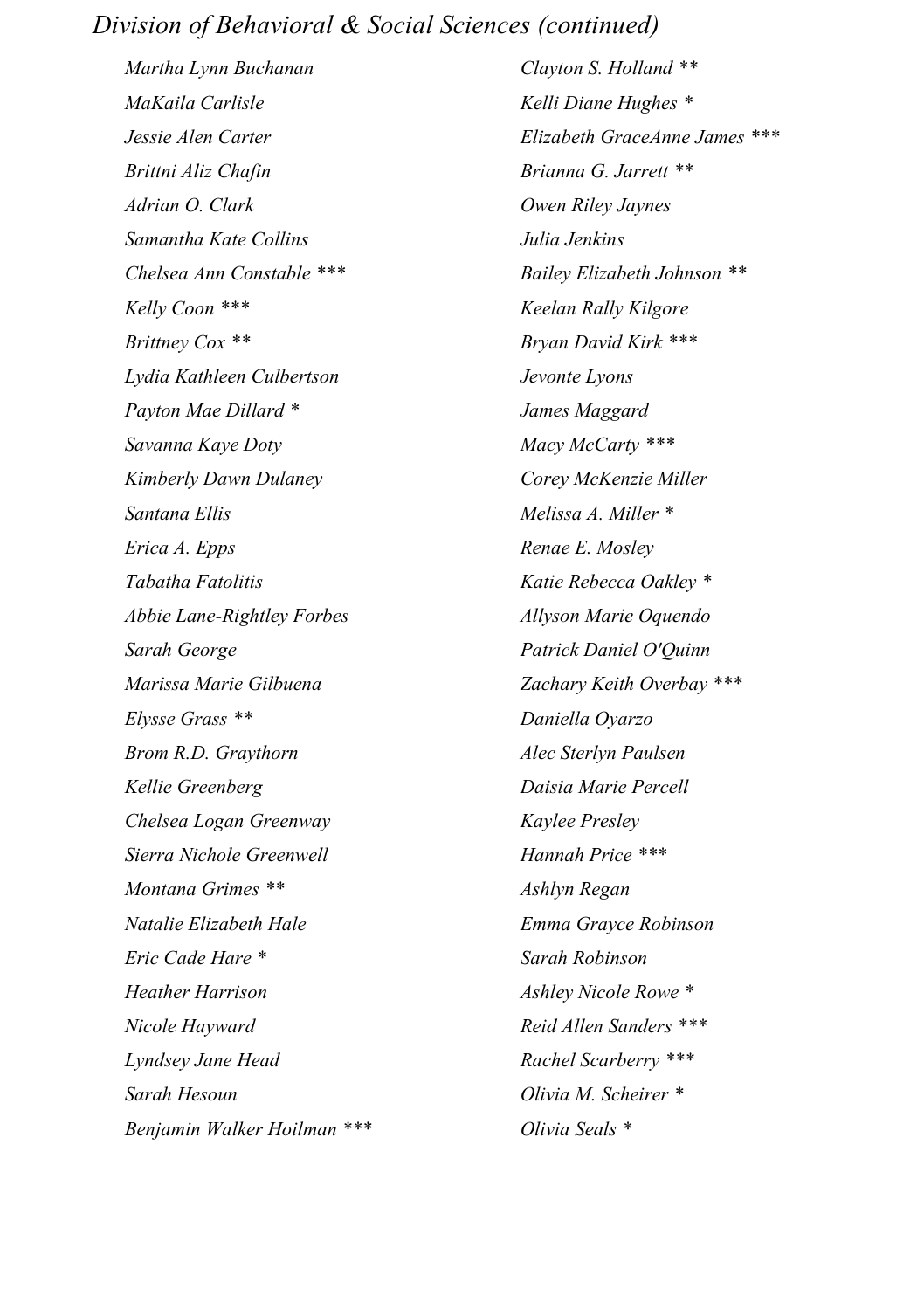# *Division of Behavioral & Social Sciences (continued)*

*Christina H. Shaffer Amanda Leemarie Silcox Madison Huff Simounet \*\*\* Lindsey Slagle Hailee B. Smith Jenny Lynn Smith Tessa McCall Stacy Keyara Steinmetz Melody Paige Stewart Parker Tipton \*\* Cheyenne Lee Vaughn Karah Waller Tyler Williford \* Hailey Grace Wilson \*\*\* Eleanor Winkler Isabella Wolfe Autumn Yates \**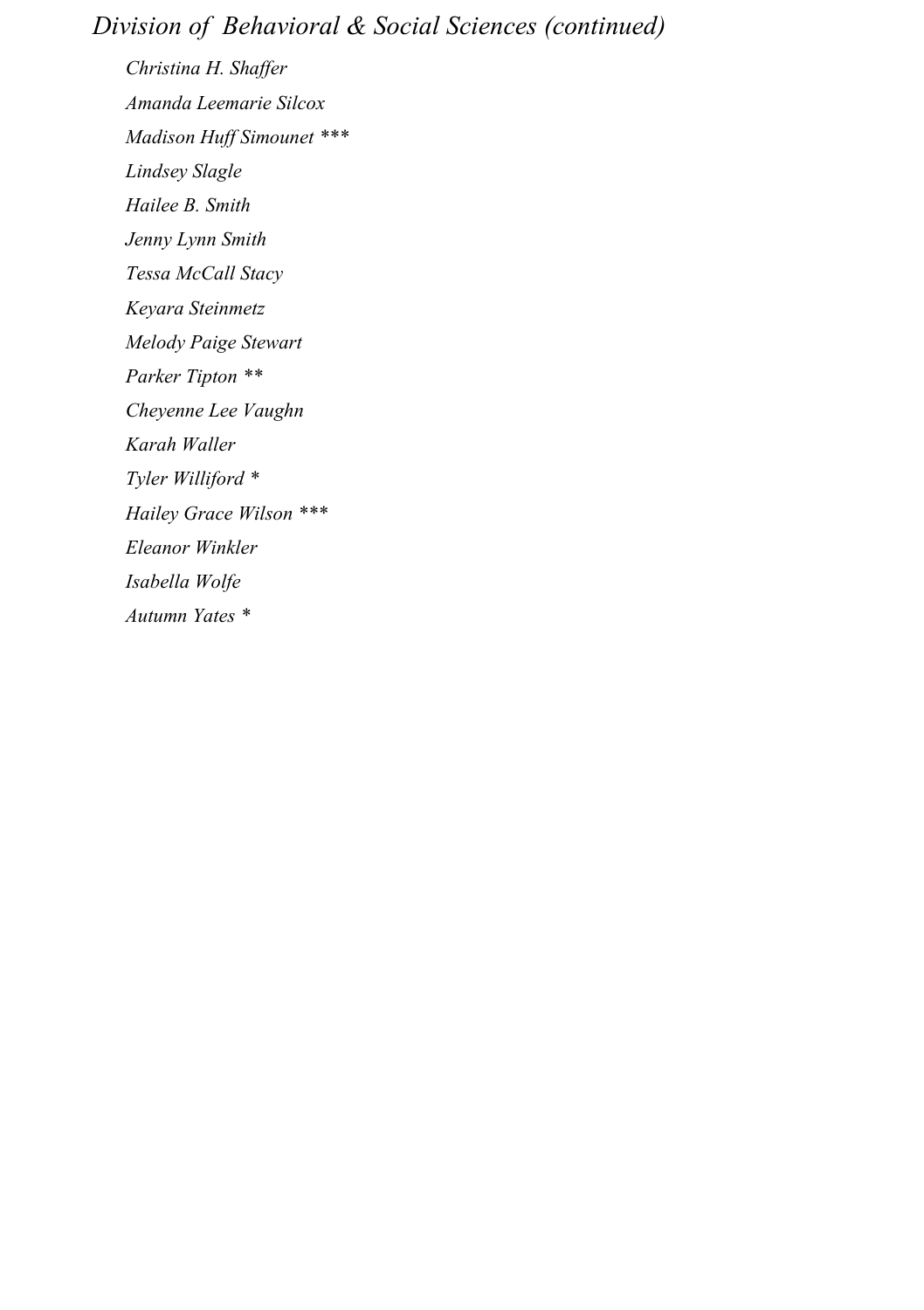#### *Division of Science*

#### *Associate of Science*

*Mandi Lenore Adkins Emilie Adolphson Heidi A. Allen \*\*\* Garrett Lee Armstrong \*\* Chloe Paige Arnold Samuel David Ayers Zachary Quinn Bailey \* Brianna Lashai Barnette \* Lezlie Bellamy \* Ashlyn Bowers \* Skylar Boytsov Haley Brown \* Marcus Scott Campbell \* Emily J. Cavin Christine Marie Chapman \*\*\* Justin Chandler Christian \*\* Cameron Marquis Clay Baleigh Cordillia Coffman Rachel Lea Cole \* Lydia Kathleen Culbertson Breann Daniels Kaylin Gabriella Davis \*\*\* Hunter Dingus Keegan Denise Duffield \*\* Kylie Dunford Cydney Forney \* Wyatt Ellery Case George \*\*\* Justin Shane Governale Michael Leon Guy \* Rheanna Danielle Hale \* Heather E'lise Hilton*

*Kassidy Hinkle Jaedyn Johnson Madison Johnson \* Kaylee Knott Bonnie Lajoie \*\* Mackenzie Leonard \*\*\* Megan Leanne Livingston Colton Isaac Long McKenzie Shae Lowe Shelby Lunceford \* Nicholas C. Lynch Frances Manning Emily Faith Markland \*\*\* Arryahna Martin Mercedes Gwen McDavid Laura Duncan McKinney \*\*\* Kaitlyn Veronica Menchaca \*\*\* Katelyn Danita Miller \*\* Mackenzie F. Miller \*\*\* Renee M. Moore Maggie Elizabeth Mosley Renae E. Mosley Angela R. Moyles \* Rebecca Murray Kaylee Negrin Cassidy Norris Candie Nicole O'Neil \* Kristi A. Peters \* Anthony Paul Phillips Cheyanne Pugh Courtney Scalzo Cody P. Schell \*\**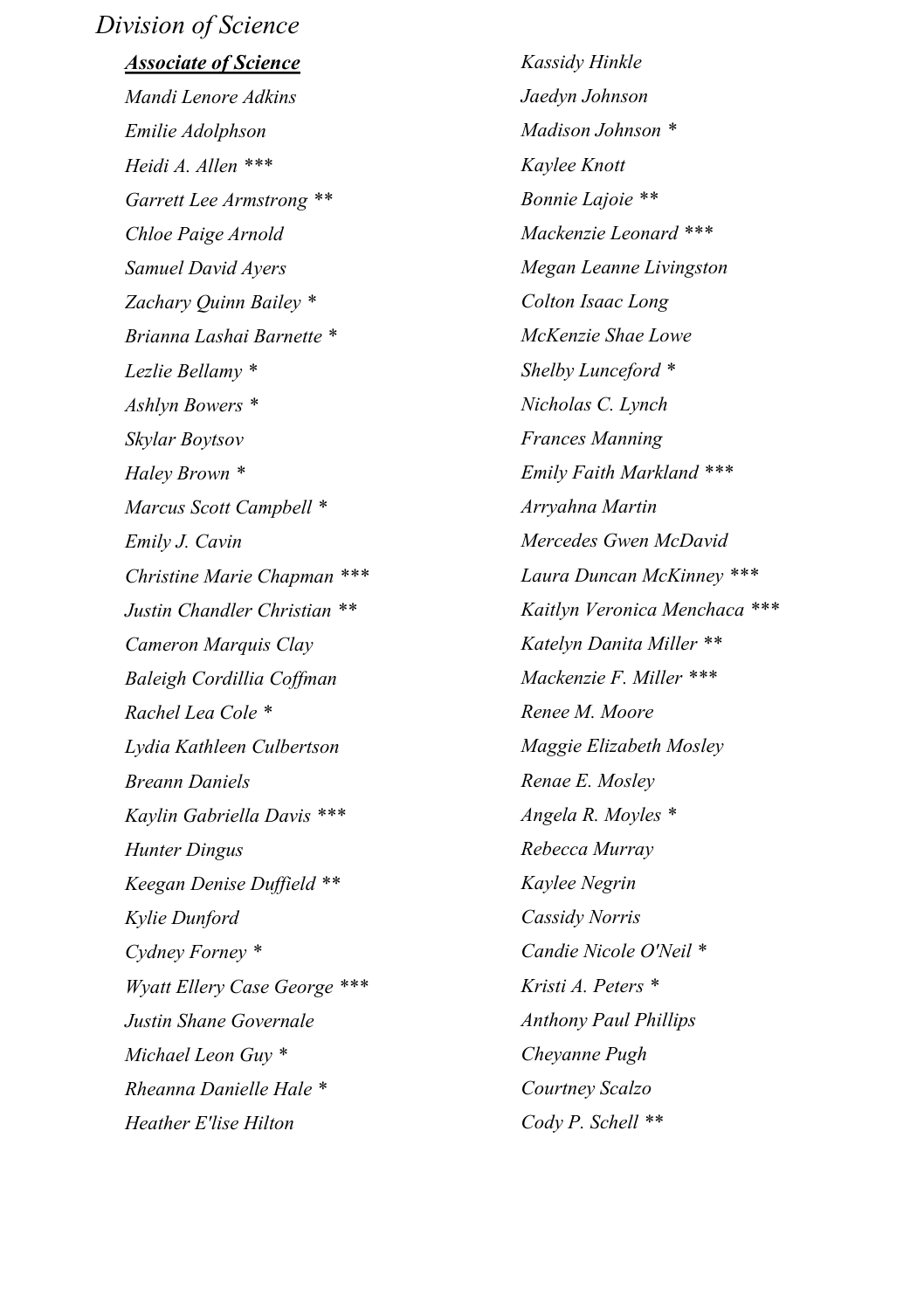# *Division of Science (continued)*

*Colton Sellner Danielle Lee Shaffer Sarah Mae Simmons \*\* Abigail Grace Smith \*\*\* Abigail Rose Smith Chloe Elizabeth Smith David Keaton Snyder James Adam VanDyke \*\*\* Jessica Ortiz Ventura \* Madison Wagner Ashleigh Joyce Brooke Waller Tinsley Cay Whalen \* Cannon Lee Whetsel \*\*\* Kenly Wilhoit \*\* Hailey Grace Wilson \*\*\* Megan Wooten*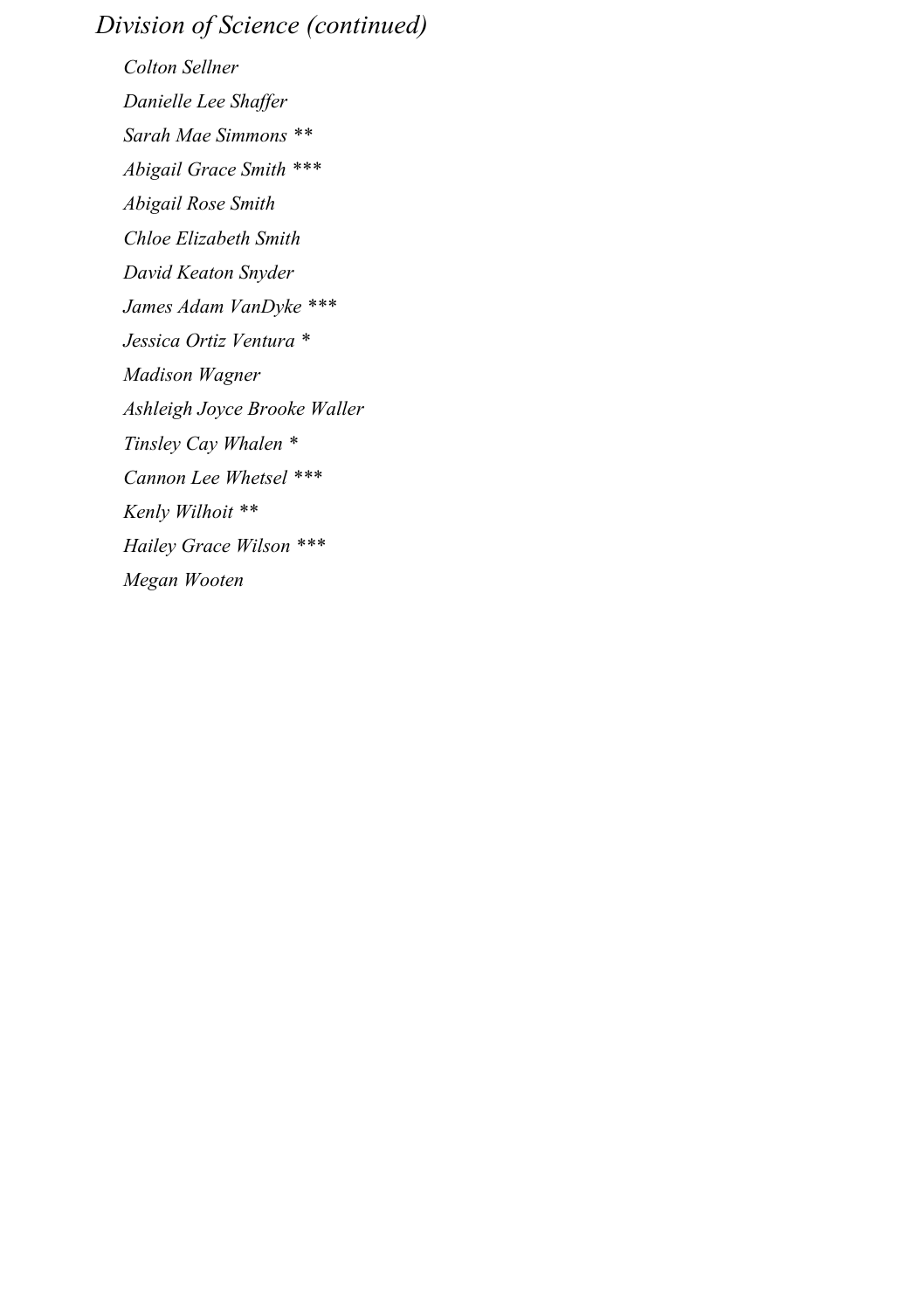Program for Commencement

# *Divisions of Health Professions and Humanities*

#### *12:00 p.m.*

*Welcome……………………………………………………………………...Dr. Connie Marshall Interim President, Northeast State Community College*

*Greetings from the Northeast State Foundation……………………………...Mr. Peter Raber Chair, Northeast State Foundation*

| Interim Vice President for Academic Affairs |
|---------------------------------------------|

*Conferring of Degrees……………………………………………………...Dr. Connie Marshall Interim President, Northeast State Community College*

*Announcement of Degrees……………………………………………………….Dr. Keith Young Retired Professor*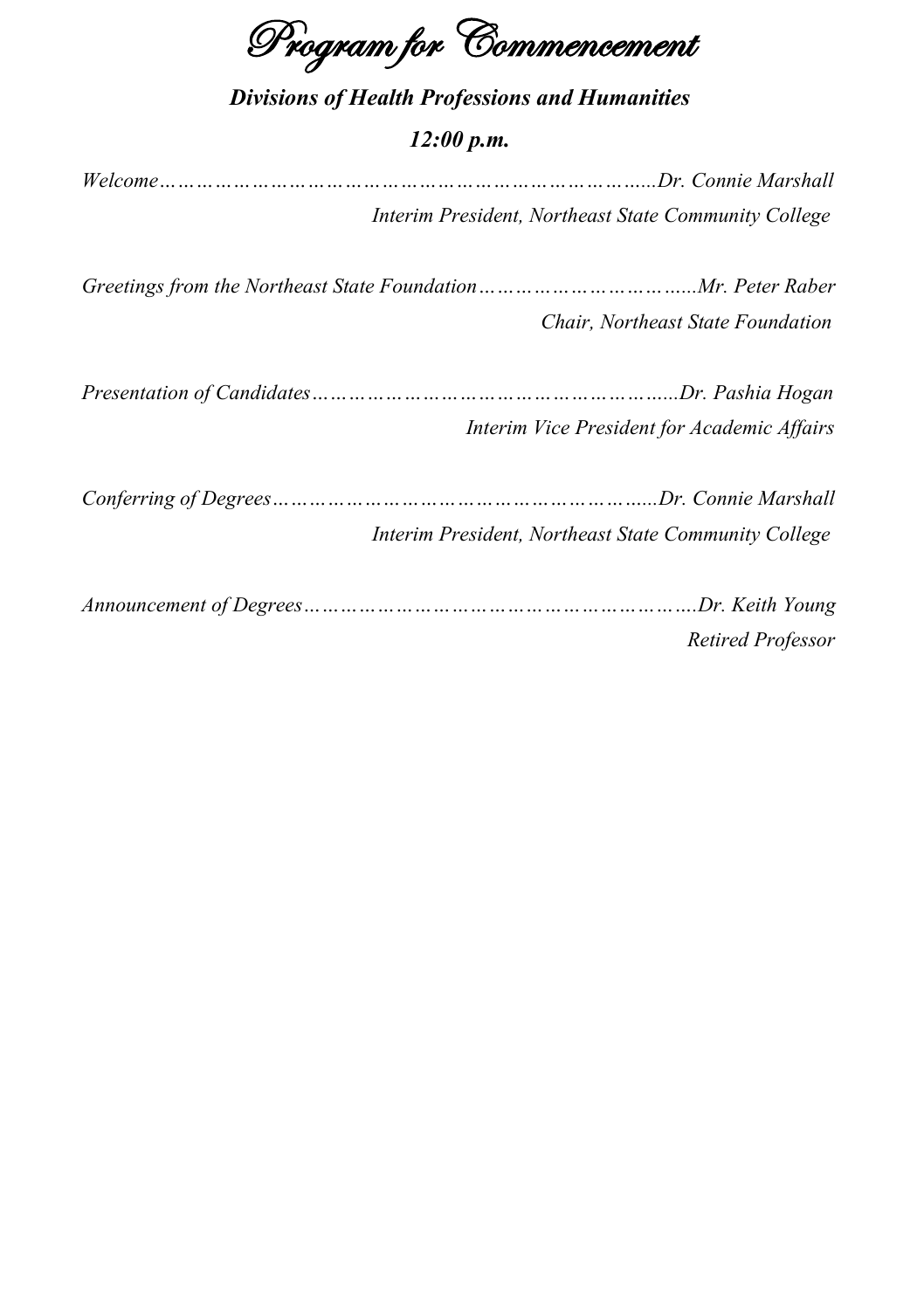Candidates for Graduation

*Division of Health Professions Technical Certificate Dalia Celeste Andrade Tanner Arnold Ethan Bledsoe Lauren Lane Bowers ♦ Ryan Keith Bowers Kylee Danielle Coggins ♦ McKenna Collins Brooke Dinnes ♦ Austin Durbin McKinley Shea Eaton Terra Fowler ♦ Savannah Shaye Giles ♦ Ronnie Hall Paul Avery Knapp Michael Loudy Jennifer Meade Fanny Bernal Morales ♦ Camille Lynnea Painter Xavier Poore ♦ Marissa Rhinehart Madison Leigh Sexton ♦ Mackenzie K. Shelton Marley M. Taylor ♦ Christopher Trivette Laura R. Watson Makenzie Grace Williams ♦ Kaylee Marie Woodell ♦ Briley Wright Whitney Young*

*Associate of Applied Science Joseph Adamo \*\*\* Tamirra Renee Artis-Peay Diana Baker Charles Hansel Bales Chloe Elisabeth Ball Brittany Lauren Barnett Blair Haley Bledsoe Jacquline Blount* † *Jennifer May Brown Stephanie Dawn Campbell* † *Isaac Carr Lauren Elizabeth Carter Mary E. Carver \* Matthew David Cornett Malachi Nathaniel Cumbow \* Cassie Lynn Deloach Michelle Lynn Blevins Dempsey \* Diego Fernando Diaz-Gil \* Mark A. Duffy \* Jack Douglas Duncan Teagan Lee Dupeire \* Alexia M. Epps \* Gretchen Olivia Estevez* † *Erica Fields Dakota Lynn Fletcher \*\* Lucas Free Bradley Wayne Gentry Briana Leshay Gentry Candice Louise Givens Kaitlynn Marie Gonzalez*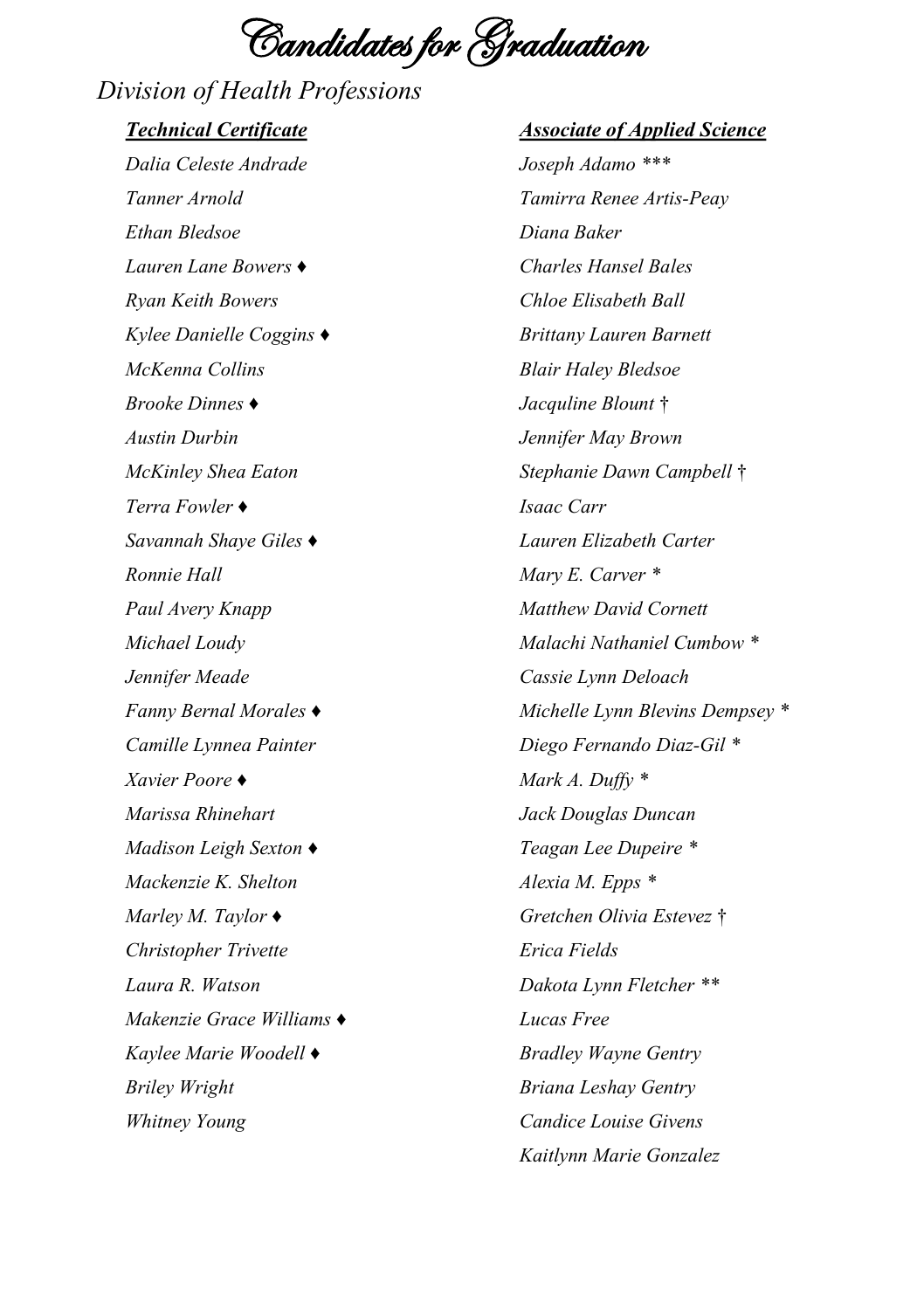### *Division of Health Professions (continued)*

*Ami Gray Kaylee Allison Heemsoth \* Afton Jo Lynne Hensley Jordan Robert Hensley Melissa Caroline Hooper \*\* Amanda Horton Mackenzie Huskins Tanner Lee Johnson Taylor Rose Kohler Jordan Noel Lambert Cheyenne Autumn Leeth Ana Luisa Lemus Landa Hannah Jessica Lovelace \*\* Stephanie L. Madden Rebecca Reddick Mann \* Kaley Danielle Mee Aletha S. Meyer Hayven Fay Miller Lindsey Nicole McMurray Margaret Marie Morrow \* Anja Muhic* † *Kaitlyn Newton* † *Deborah J. Oler Crystal Nicole Palladino Jeremiah Dixen Powers Colton Garrett Ratz Holly Elizabeth Richardson Amanda L. Runion* † *Hannah Elizabeth Salyer Norrah Jade Schneider Cynthia J. Seward Shane Edward Skaggs \**

*Hailey Breanne Smith Shannon Smith Taylor Aliyah Smith Victoria Lynn Stasz \* Jocelyn K. Stout* † *Chelsea Ann Sutherland Michaela Anne Sutherland \* Brandon Thompson Susan Michelle Torres Rachel Leenise Turner Erin G. Tuthill Aimee Vinson Emily Ward Anne Chandler Weaver \*\*\* Brittney O. Webb \*\** † *Bailey Nichole Whipple \* Kelly Raye White* † *Cristina Lynn Williams Joshua A. Willis*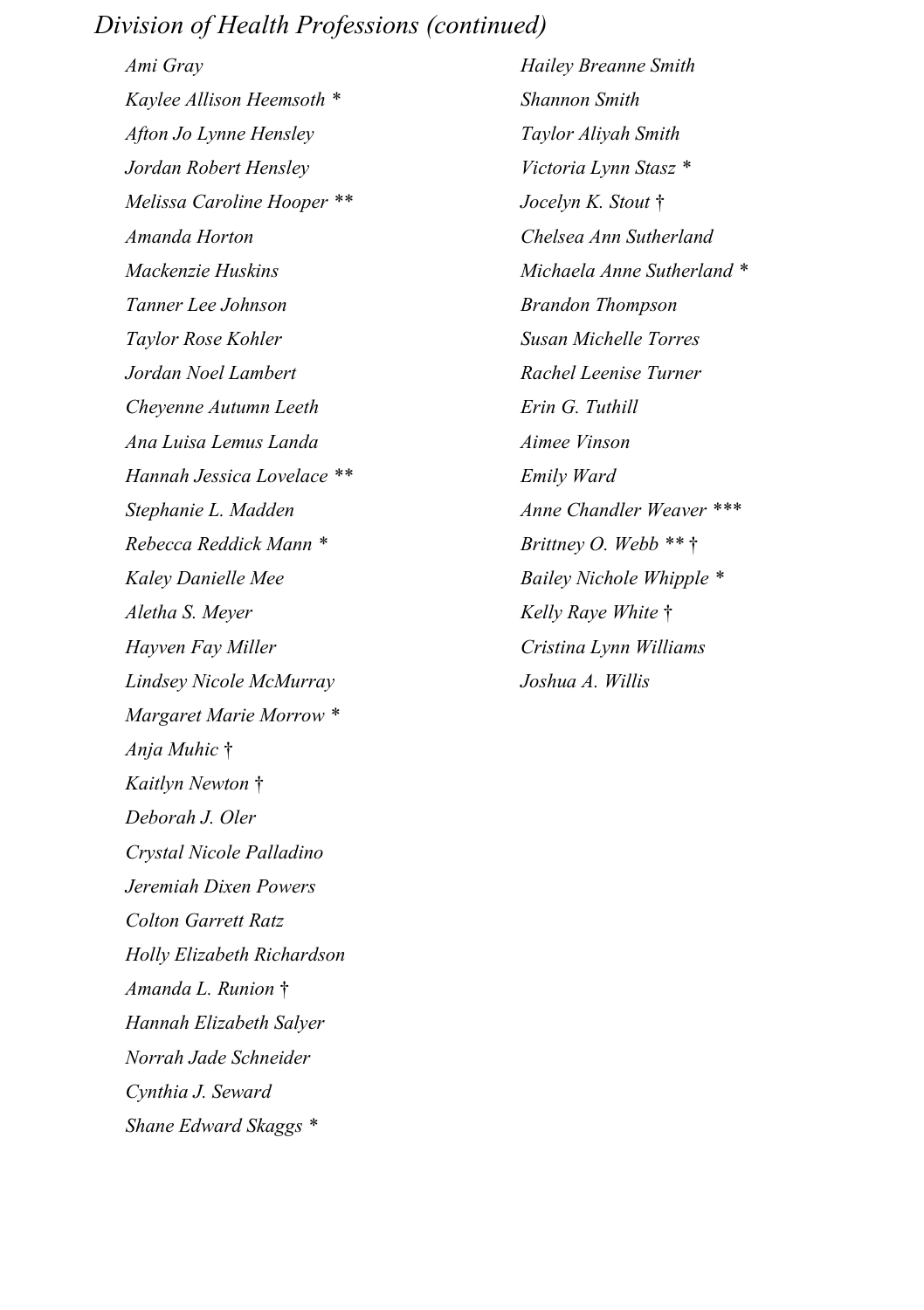### *Division of Humanities*

*Associate of Arts Micah Arrowood Brianna Augustine Kayla M. Bailey \* Matthew Edward Bales Grace Byrd \*\*\* Cheyenne Nicole Campbell \* Joyce Anna Casteel Alyssa Corinne DeLoach Katie Marie Estep Madison Leeann Fox Sydney Grace Ketterhagen Christine M. Luster Emily Lauren Marchant Kiley Elizabeth McMillian \*\* Donald Ray Miller \* Peyton Kyle Minnick*

#### *Associate of Science*

*Kaitlyn Reynolds \**

*Michael Adams Thomas Adams \*\* Jasmine Victoria Allen Jessika Bailey Stacy Baxley \* Saint Matthew Henry Bestman Emily Grace Bishop \* Drew Black \*\*\* Gabriel Reyne Blessing Brandon S. Blevins Houston Blevins Kimberly Bordeaux \*\*\**

*Alan Bowers Amy Lynne Bowery Sadie Bowles Sydney Bradshaw Bailey Anna Brooks Mary Jacqueline Elizabeth Broome - Peevyhouse \*\*\* Riley Burris Ashley Butler Haley Byrd \* Lacie Nicole Cable \* Jessica Campbell \*\*\* Marcus Scott Campbell \* Maurissa Chance Victoria Mae Chandler Brenden William Christie \*\*\* Andrew David Clawson Cameron Marquis Clay London Eve Cole Abigail Cornett \* Alex Cunningham McKenzie Valley Dawson \*\* Omar Andrew Diaz Jade Dinger \* Sage Drue Dinger Eli Thomas Dorton Colby Lee Dugger \* Cassidy Leigh Dunbar \* Emma N. Earnest Amiee Ellis Victoria Lee Fish Paige Franklin*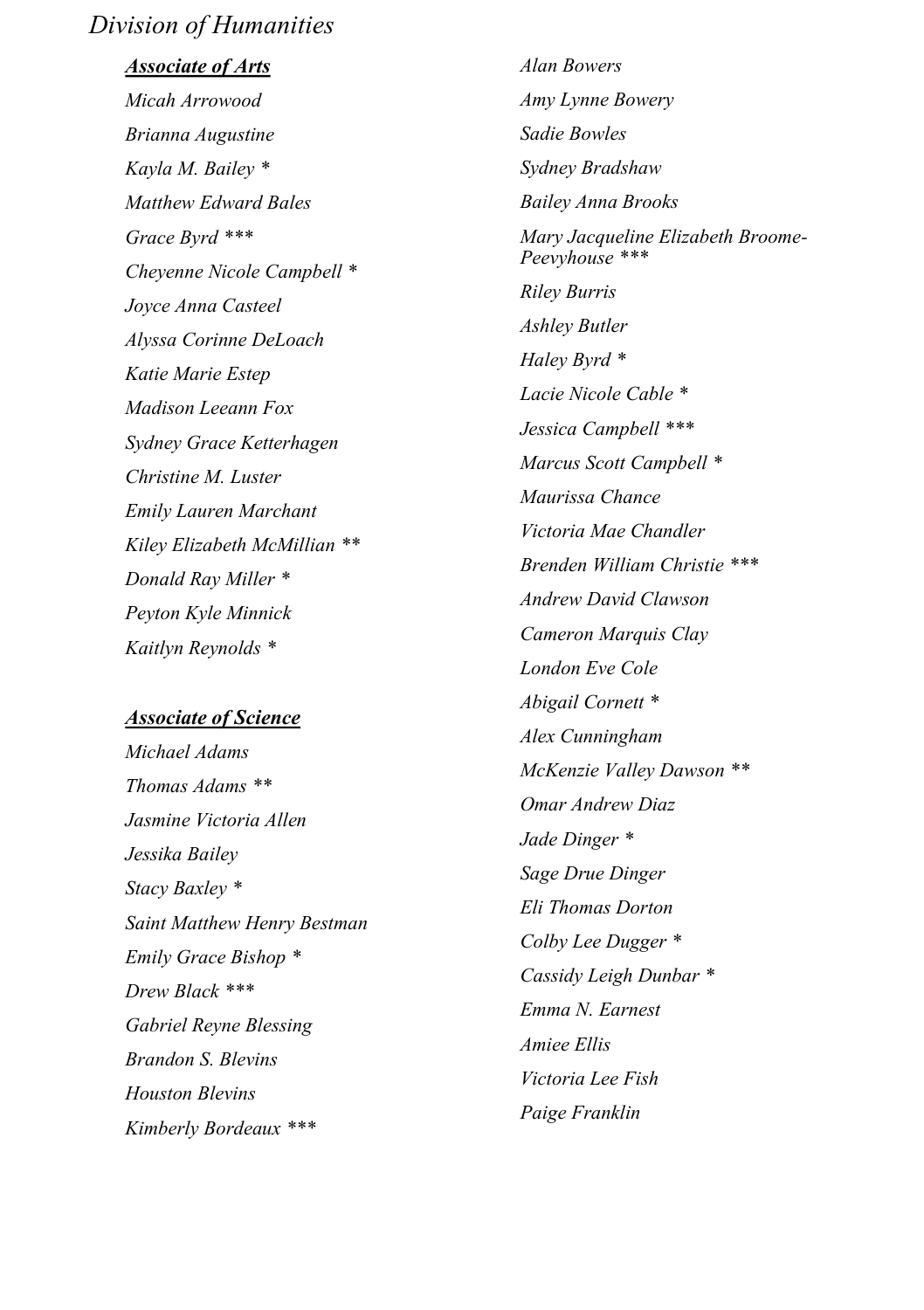### *Division of Humanities (continued)*

*Ryan Gambill Alexis Garcia Emily Garr James F. Glover Jr. \*\* Kaitlyn Hope Goodwin Alex Graham Brom R.D. Graythorn Jonathan Cole Haga \* Caleb Hall William Peyton Hammond Shyanne Hammonds Madelyn Claire Hanshew \*\* Dalton L. Harkleroad \* Madison N. Harris Brandi Lee Harshman \*\*\* Alexandria Hawkins Meta K. Headrick \*\*\* Hunter Christian Hensley Alyssa Herring Haley Hightower Jayln Lauren Hill \* Kaitlyn I. Honeycutt \* Faith Danielle Honoski \*\* Andrew Harrison Hooper \* Makenna Horn \*\* Taylor Horne Angela K. Hubbard \* Peter Ryan Huber \*\* Sarah T. A. Hudson Matthew Hughes Kelsey Taylor Hunley William J. Hyden \*\*\**

*Eloise Jackson Owen Riley Jaynes Hunter Sinclair Johnson Jennifer C. Johnson \*\* Charmayne L. King Cheyenne King \* Bryan David Kirk \*\*\* Yoojean Kong \*\*\* Trent Lawson Noah Little \*\* Douglas W. Logan Jeniffer Lu \*\* Colby Martin Ashley Lynne Mayher Karen McAbee Drake L. McConnell \*\* Gavyn McGhee Israel A. McKenzie Rachel W. McNutt Taylin Meneese \*\* Mayra Mercado Corey McKenzie Miller Francisco Mora Austin H. Mullins Meagan Musselwhite Hannah Elizabeth Norton Michael Ogden Karson Mercer Oliver \* Emily Jane Osborne Samantha Owens Dylan Preston Denzil Painter Emily Kate Perry \**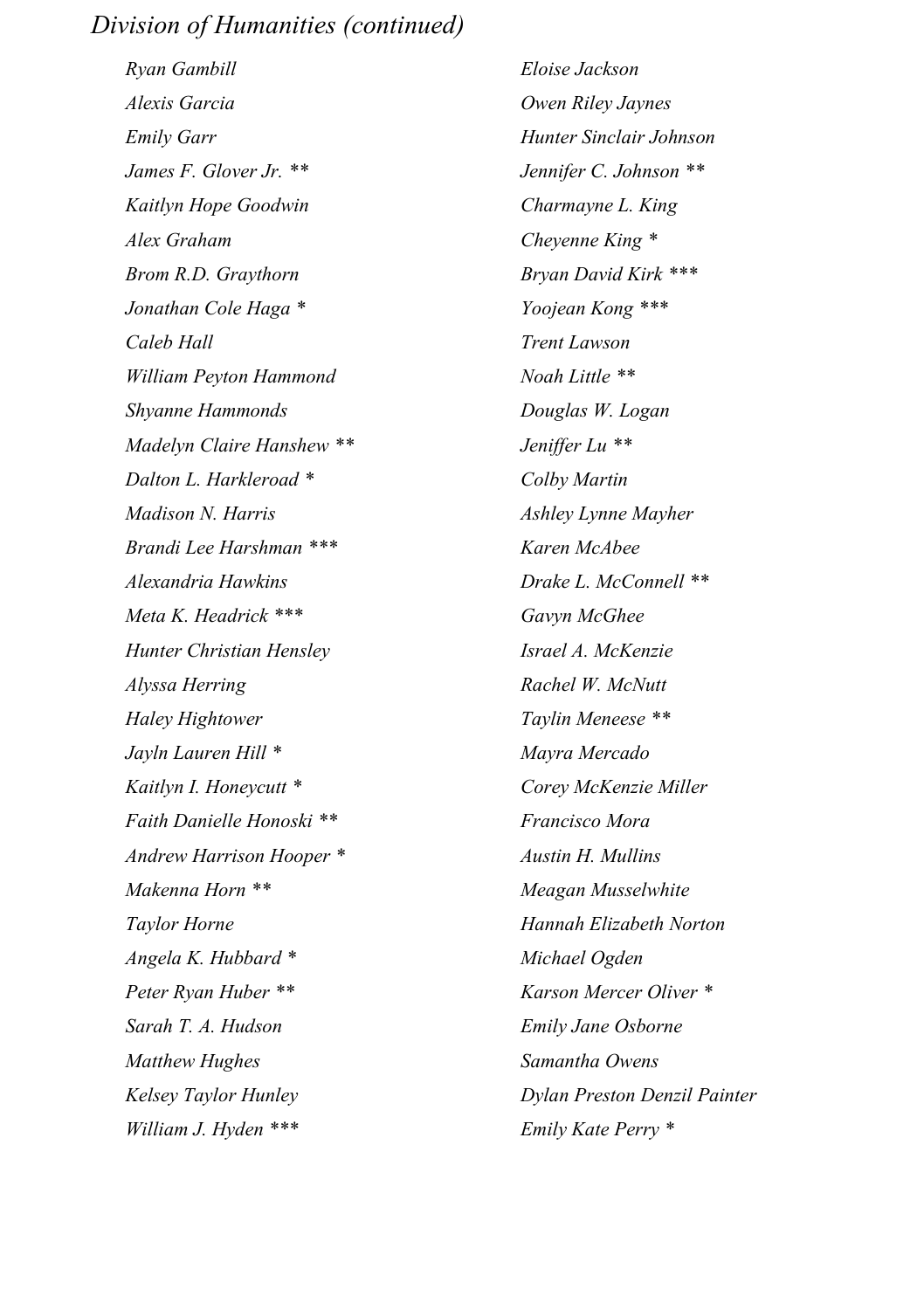### *Division of Humanities (continued)*

*Hannah Peterson Izabella Shea Pitcock Kayla Pittman Chloe Proffitt \* Jennifer Prokhnevskiy Cheyenne Michelle Rasnick Pamela Richards \*\* Matthew Robert Riddle Caitlin M. Rimer Alyson Brooke Roberts Josie Anne Roberts \* Mary Rose \* Julia Rutledge \*\* Noel Renee Rutledge Ketha Danielle Ryan \* Jaiden Sanders Blake Wellington Scher \*\*\* Evan Michael Schmid Jennifer Sexton Katelynn Drew Skeen Brittany Slaughter McKenna Cheyenne Squires \*\*\* Matthew Stanley \*\*\* Michael Stapleton Jared Starnes \*\* Chloe Stines \*\* Mollie Kristian Street \*\* Charity Moria Sylvester Nichole Taylor \*\*\* SarahGrace Triplett \* Sarah Elizabeth Van Valkenburgh Emma VanHuss \*\*\**

*Michael Cody Vermillion Brock S. Vernon Dohnavan Walker Emily Ruth Walker \* Caleb Wampler \* Tamela Dawn Ward Bailey James Watson Anne Chandler Weaver \*\*\* Emma Elaine Weber \* Kellee B. Wilkerson Audrey Grace Williams Kerry Seth Williams \* Sidney Danielle Williams Sydney Williams Ireland Mckenzie Willis \*\* Parker Kent Wilmoth Tess Abigail Woodard \*\*\* Skylr S. Woods Ashlyn Grace Wright Hope Zombro*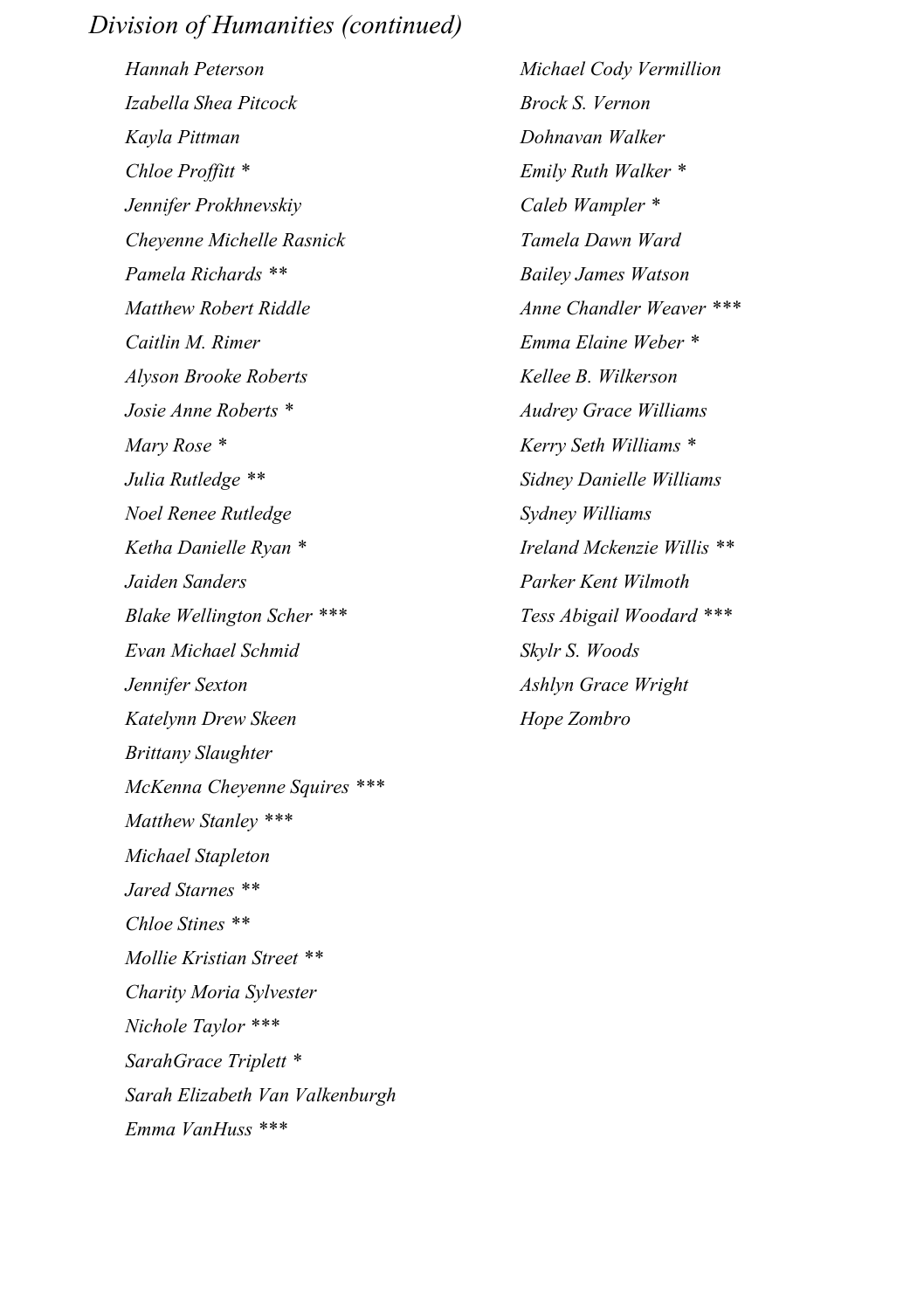Program for Commencement

|  |  |  |  | <b>Divisions of Mathematics &amp; Technologies</b> |
|--|--|--|--|----------------------------------------------------|
|--|--|--|--|----------------------------------------------------|

#### *2:00 p.m.*

*Welcome……………………………………………………………………...Dr. Connie Marshall Interim President, Northeast State Community College*

*Greetings from the Northeast State Foundation……………………………...Mr. Peter Raber Chair, Northeast State Foundation*

| Interim Vice President for Academic Affairs |
|---------------------------------------------|

*Conferring of Degrees……………………………………………………...Dr. Connie Marshall Interim President, Northeast State Community College*

*Announcement of Degrees……………………………………………………….Dr. Keith Young Retired Professor*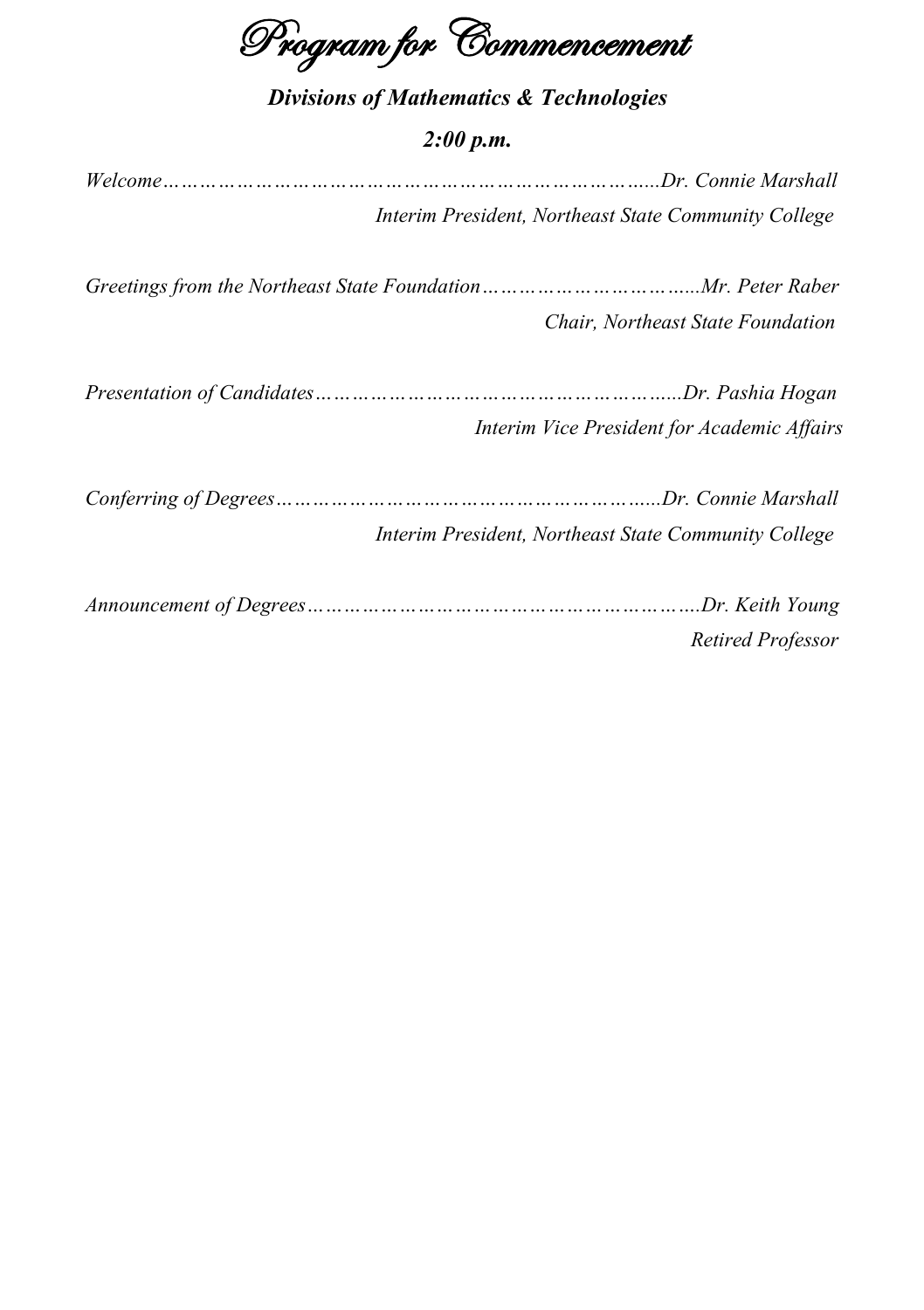Candidates for Graduation

# *Division of Mathematics*

*Associate of Science Edward F. Adams II \*\*\* Ashton E. Adkins Mandi Lenore Adkins Garrett Lee Armstrong \*\* Dessa Arnett Erika Leanne Ashford Zachary Quinn Bailey \* Emily Faithe Beach \* Jackson C. Bellamy \*\*\* Emma G. Brown \*\* Sarah C. Calhoun Donovan Caronna Jacob Casebolt Jeffery Scott Castle Jr. Cameron Marquis Clay Emilee Morgan Davis Xiaomin Deng \*\*\* Ethan Dixon Ashley Nicole Flagle Kasey Brooke Frazier \*\*\* Preston D. Gaussart Dalton L. Harkleroad \* Eddie Horne \*\* Benjamin Asher Howard \* James Matthew Hudson \*\*\* Evan Hurd \* Jonah Paul Keller \*\* Lauryn Elizabeth King Bryan David Kirk \*\*\**

*Andrew Manning \* Matthew McConnell Martin Jennifer K. Melendez Alsina \*\*\* Peter Meredith \*\* Peyton Kyle Minnick Nicole Alexandra Mitchell \* Ethan Moody \*\*\* Autumn Moore \*\* Garrett A. Myers \*\* Anthony Paul Phillips Lacey Robinson Emma C. Sanders William Carl Schack Colton Sellner Danielle Lee Shaffer Sandra L. Smith \* Jared Starnes \*\* Sarah Elizabeth Tester Sydnee Elizabeth Walker Madeline Williams Thomas N. Workman \**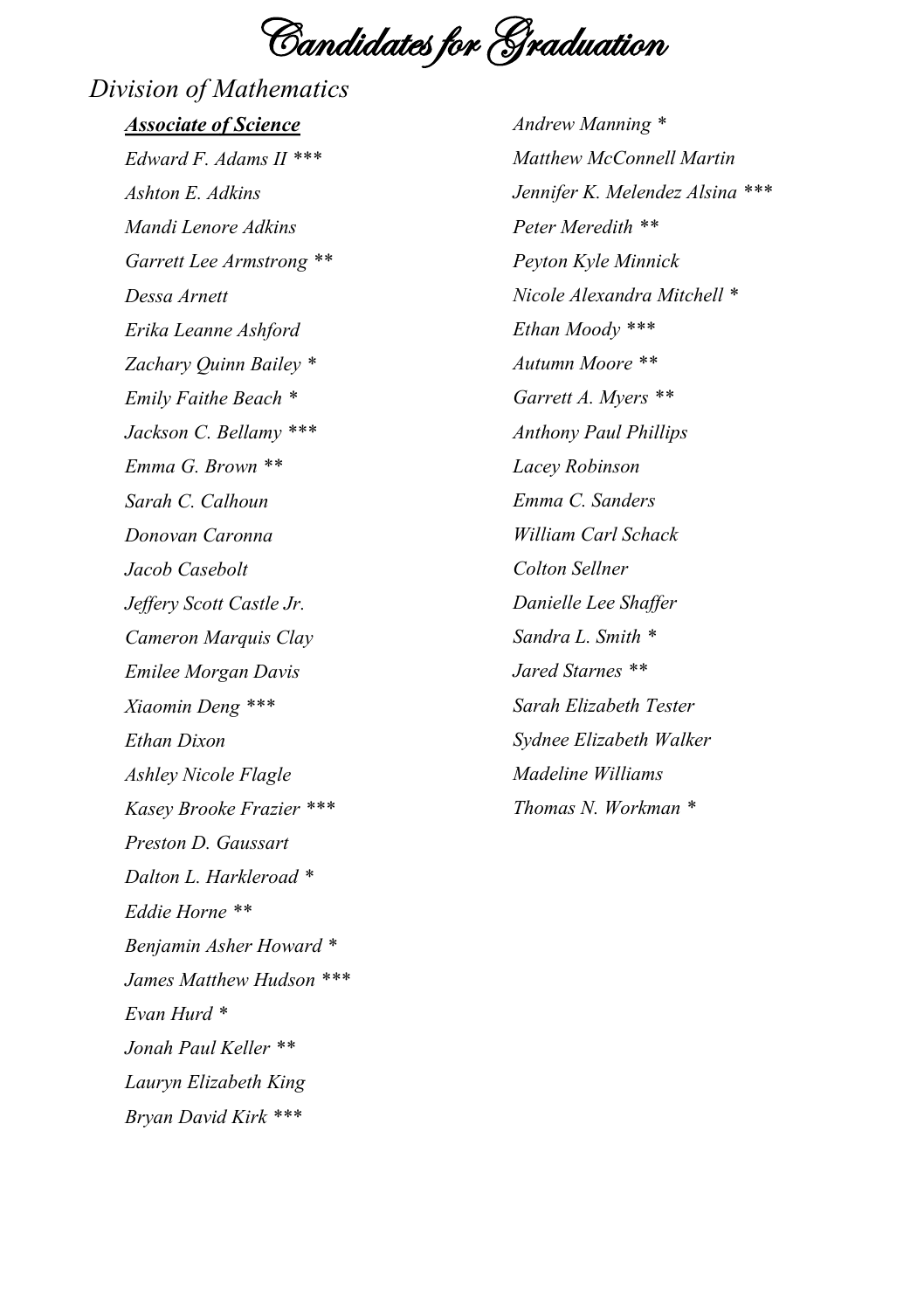# *Division of Technologies*

*Academic Certificate Adam Nelson*

#### *Technical Certificate*

*Brent Arnold John Banner Jamie Lucas Bledsoe Jared Bowen Logan Andrew Bowers ♦ Nicholas Butler Anthony G. Byington Dylan Thomas Campbell Michael Andrew Campillo Jenna Carmody Christopher Dillon Chandler Escuse Malik Charles Hayden Chismar Tuela Clawson Stephen E. Clouse Jr. Rebecca Colbaugh Ethan Collier Jeremy R. Collins Matthew Brandon Collins Johnathan Derek Comer Bobby D. Crawford Alex Cunningham Stephen Curtis Dale Dylan Davis Jeremy Dorton Kevin Matthew Duncan Spencer Dunne Ethan Thomas Erwin*

*Camerie Shea Ford Julia Dawn Forsman Danielle Rose Gillespie Brandon John Gilliam Lori Regina Godsey Jeremy Alexander Gosnell Andrew Tyler Hart Lakota Chayton Hensley Gabriel Hermann Vincent Paul Hutchins Lacey Hyatt Robert Irvin ♦ Joseph K. Jones Robert Kenyon Nichole Kilgore John P. Kirby Shane Lemons Weixiang Liang Matthew Holden Light Adam Logan Jonathan D. Lovelace II Justin Andrew Luttrell ♦ Caleb A. Mazoff Anthony J. McDaniel Dylan Cody McNutt Joseph A. Meade Katie Lynn Meiers Hunner Mitchell Zachary Allen Dean Moore ♦ Richard Olson Eduardo Yovany Ornelas Lugo Zachary Chase Parsons*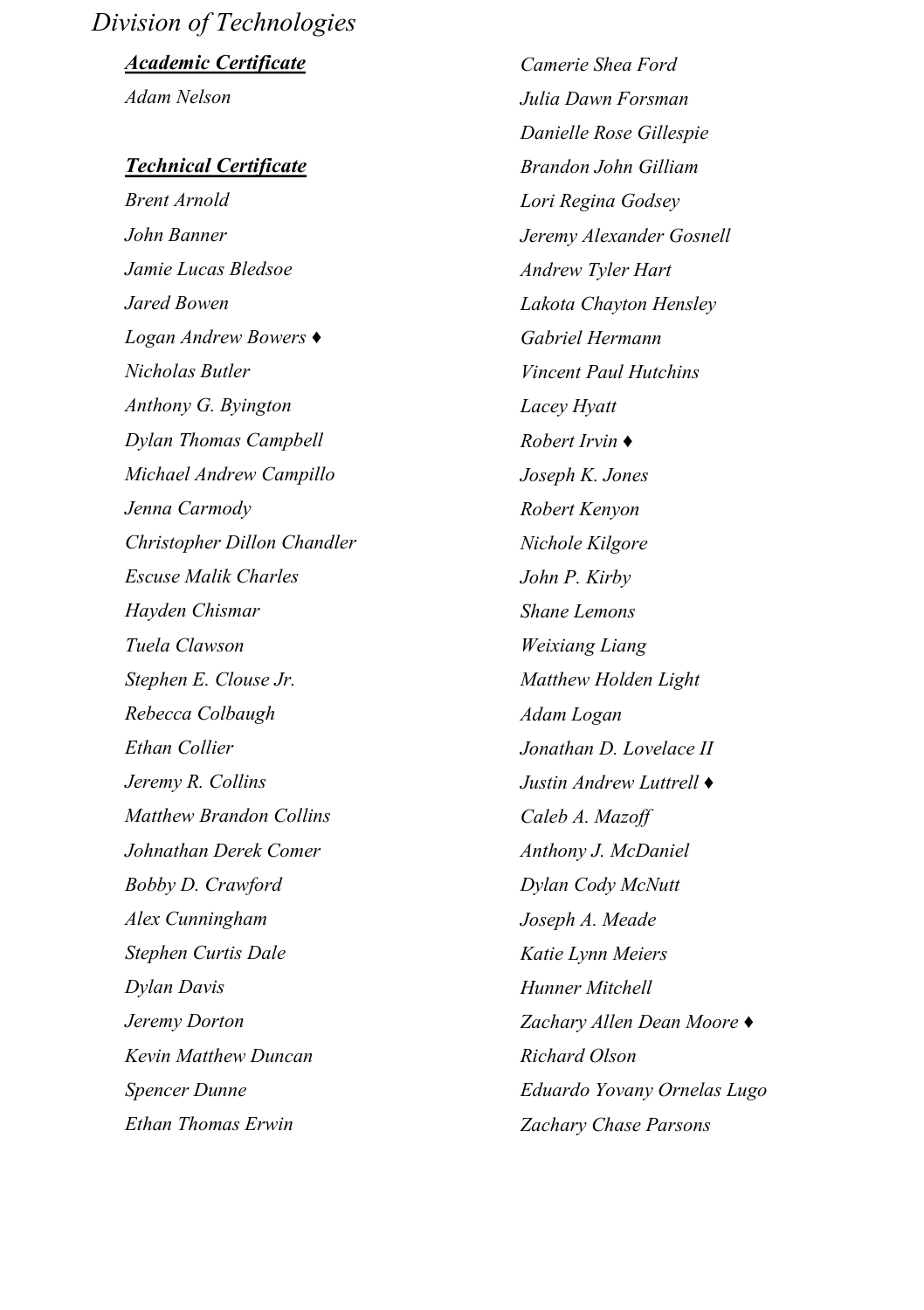*Brenden Parton ♦ Sieven Lewis Colter Parton ♦ Wayne P. Quillen Anthony Paul Ramey Travis D. Ramey Joshua Rapcan William Paul Reed Eli Richardson ♦ Jacob D. Risner ♦ Kaylee Elizabeth Rodgers Ethan Sargent Adam Sharuga Michael Shell Brian L. Shields Justin Ward Snyder Seth Snyder ♦ Dylan G. Stipes Julianna Joy Taylor Austin Taylor Tobin VanNote Charles Seth Walker Ronald Westmoreland Jr. Todd A. White Jordan Marcus Whittington Jaden Williams Joyce M. Williams Nicholas Willis Robert Wolf Taylor Woodward Jordyn Zimmerman*

#### *Associate of Applied Science*

*Christopher Ryan Adams \** † *Scott Allen Anderson Jr. Tahjai Anderson* † *Paul W. Applebaum \*\*\* Keyshawn Artrip* † *Cameron Arwood* † *McKenzie Elizabeth Barger* † *Robert Barker* † *Brayden Bartley \*\* Paul Richard Basler \* Jonathan Bell Tedra A. Bennett \*\** † *Nathaniel Garland Berning \** † *Christopher Bisson* † *Chelsea Blackwell \*\*\** † *Seth Bland* † *Casey Heath Blevins \*\** † *Ethan Bombailey* † *Ray H. Bowen III Tyler Zack Bowman \** † *Brandon Sully Boyd Katie M. Boyd* † *Christopher Aaron Brannon \*\* Dylan Lee Buckingham Mason Nye Buckland* † *Tyler Burleson \* Brandon Gage Burmeister \** † *Ryan Bush \** † *Jessica Campbell \*\*\** † *Joseph Andrew Camponovo* † *Joseph Edward Canady \*\*\** †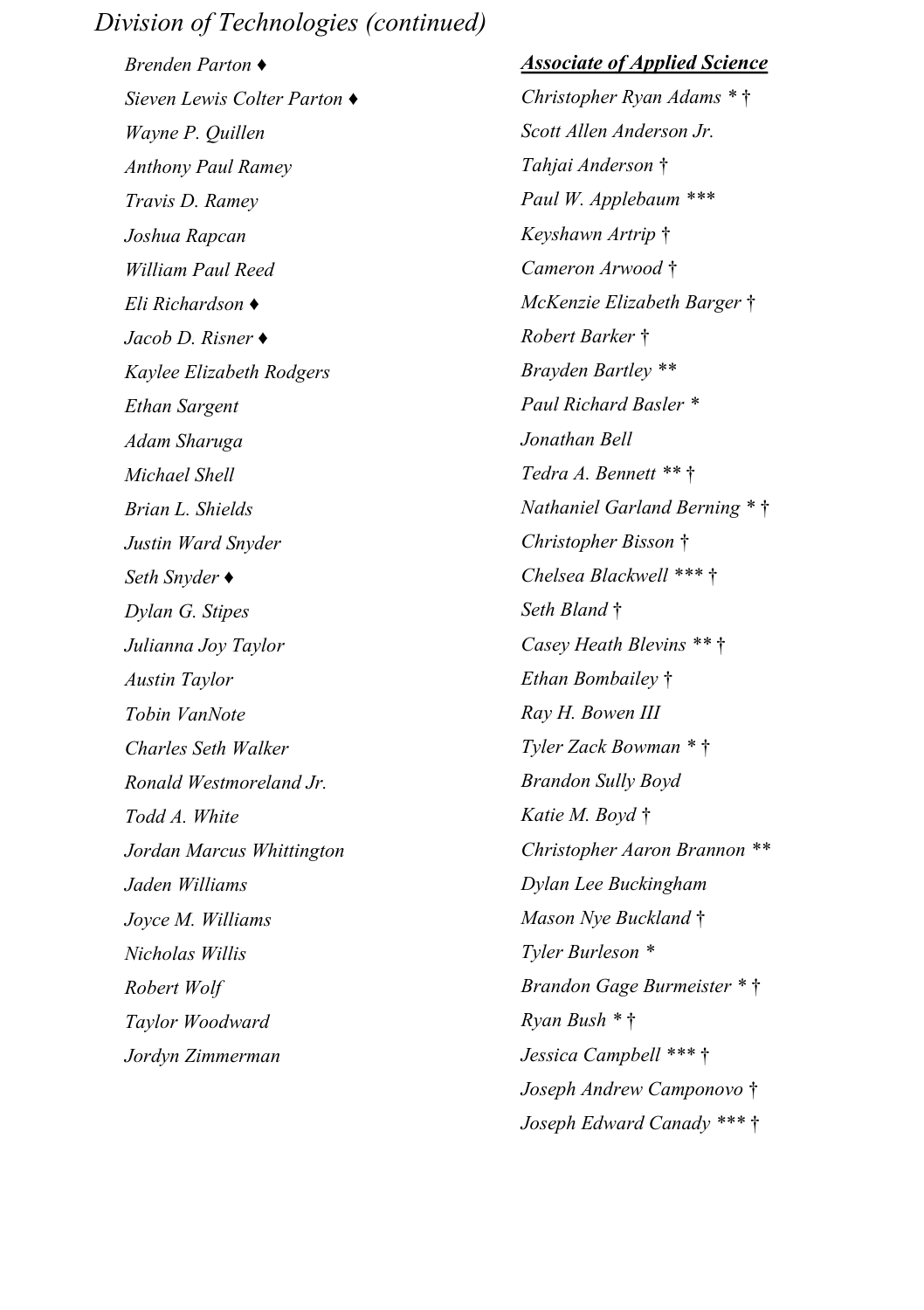*Elizabeth D. Canter* † *Chandler Zane Carland* † *Alyssa Morgan Casey* † *Kevin G. Casmer* † *Jared L. Chappell \** † *Jared Tyler Charlton* † *Brian Matthew Chesman \** † *Jameson Pierce Cline \** † *Jesse T. Coltrane \** † *Justin Connor \** † *Abigail Corder \*\** † *Dalton Cordle \** † *Nathan Cowden Derek Cox \*\** † *Calvin Thomas Cressman \** † *Chase Alexander Cunningham* † *Mia Karina Damico \*\*\** † *Brandon Cooper Davis* † *Krista Lee Dison Brandy R. Duke Colby Todd Duncan Isaac O'Rian Duncan Sophia Elkins Blake Evans \** † *Justin K. Fannon* † *Dustin Farmer \*\*\** † *Martin Richard Farrell \*\** † *Charles Gaines Faust IV \*\* Joshua Ferguson \*\** † *Timothy Robert Fisher \*\*\* Steven Michael Fletcher \** † *Mindy N. Foster \*\*\**

*Caden Thomas Fraley Laura Beth Franklin \* Lamar Chase Frye* † *Jeffrey Blake Gray* † *Jonathan Green \*\*\** † *Isiah Greenwell* † *Montana Grimes \*\** † *Chris Guffey \*\** † *Kaylie Madison Ann Harr \** † *Matthew Z. Harris \* Michael G. Head* † *Dylan Helm* † *Robert David Hickman Jr. Rebecca Leigh Hicks \*\*\* Steven Hillis* † *Ronnie Allen Hobbs* † *Evan Grant Hodge* † *Nathaniel Holder* † *Tiernan Mckayla Annalise Holmes \* Noah Ryan Horner Jacob Connor Housewright \*\** † *Jazmin Hurley \** † *Echo Hutson \** † *Jacob Ingram \** † *Caitlin Faith Jenkins* † *Samuel Pete Jenkins* † *Owen Jensen \*\** † *Abbie Elizabeth Johnson \*\*\** † *Shelia D. Johnson* † *Billy Wayne Jones* † *Cassidy Jones* † *Mackenly Ryan Jones \*\*\**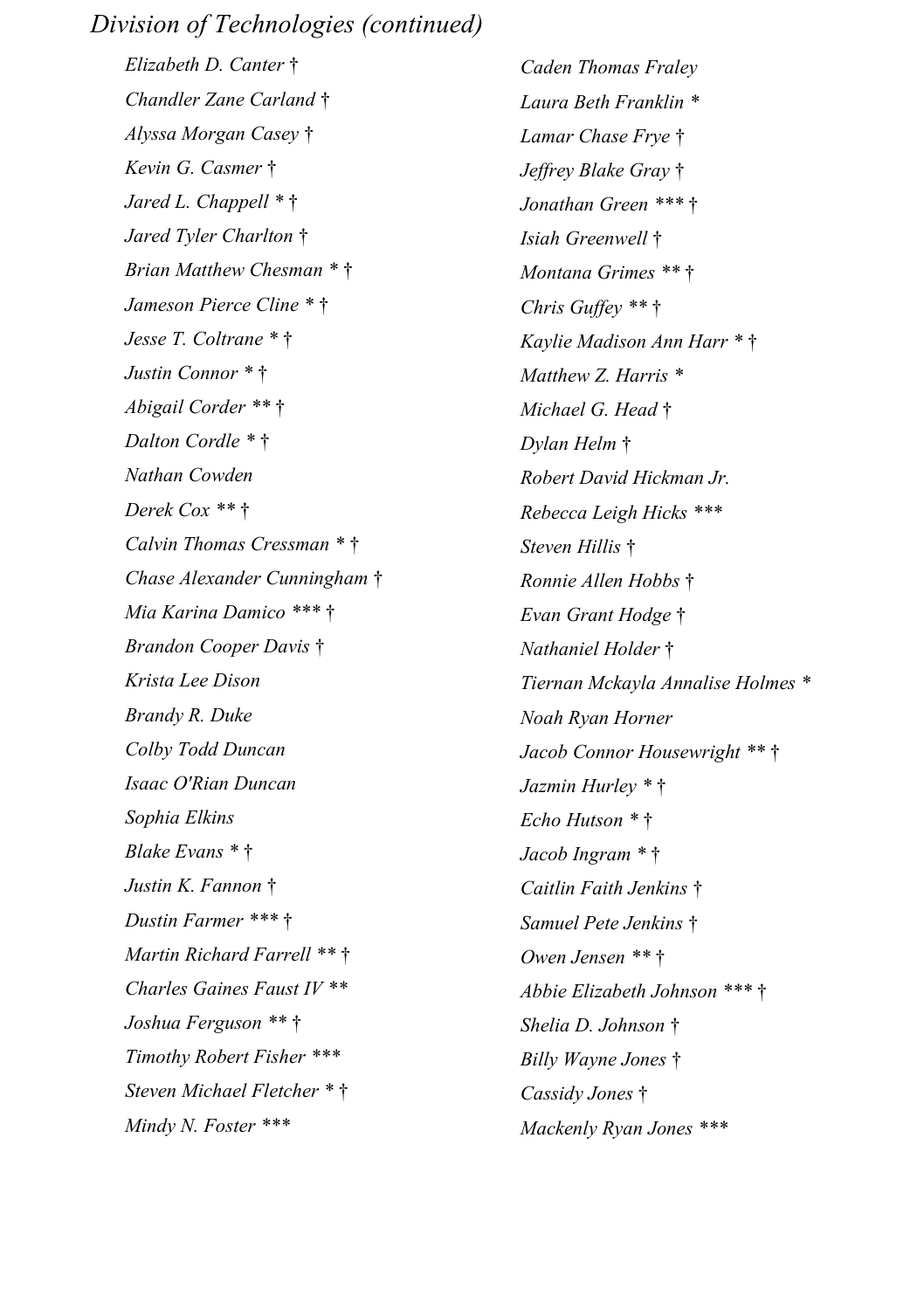*Sarah Jones \*\*\* Thomas Ian Jones* † *Marybeth Jones-Greene* † *Tiffany Jordan Isaac S. Kilgore* † *Shannon Renà Kirk \** † *Zachary Lawson* † *Brandon Lee Linkous \*\*\* Lucas Little* † *Tyler Lundy* † *Alexis Lunsford* † *Darrell Dwayne Lyons* † *James Maggard* † *Austin D. Malone Kelly Mayes \*\* Samantha McCloud Chase Michael McGonigle \** † *Benjamin McNeese* † *John Bradley McPheron \** † *Daedalus Measner \*\** † *Ivan Mendez* † *Scott A. Mikesell* † *Dustin Wayne Miller \*\*\** † *Michael Alexander Robideaux Miller Zachary Miller \*\*\* Clayton Mooney* † *James D. Morris \** † *Alexander James Moulton* † *Bryan Gregory Mullins Whitney Elizabeth Neal Jonathan William Newland* † *Randall Osborne* †

*Rachele Paris \*\** † *Melissa Dawn Payne \*\*\* Dustin Pendergrass \*\*\** † *Adam Pigeon \*\** † *Bernet Vincent Poczobut \*\** † *Sandra Lynn Poland Kaitlyn Alexia Polston Brandon Porter* † *Jacob Presley* † *Sarah Ann Proffitt \*\* Robert J. Ranuro Jr.* † *Connor Reed \*\* Justin Alan Reed* † *Jennifer Richards-Lovin Gene Autry Roberts \*\*\* Blake Austin Robertson \** † *Sarah Robnolte David Rodriguez* † *Al Saab* † *Jacob Lee Saults* † *Patricia Sue Sharpe \** † *Austin James Siejka* † *Angela Simerly* † *Hunter Samuel Slagle* † *Elicia Slaughter* † *Landon Aubrey Smith* † *Preston Lee Smith Sydney Smith* † *Kyle Callen Stambaugh \*\* Jacob Nelson Stanley \*\*\* James C. Staton* † *Todd Strickland*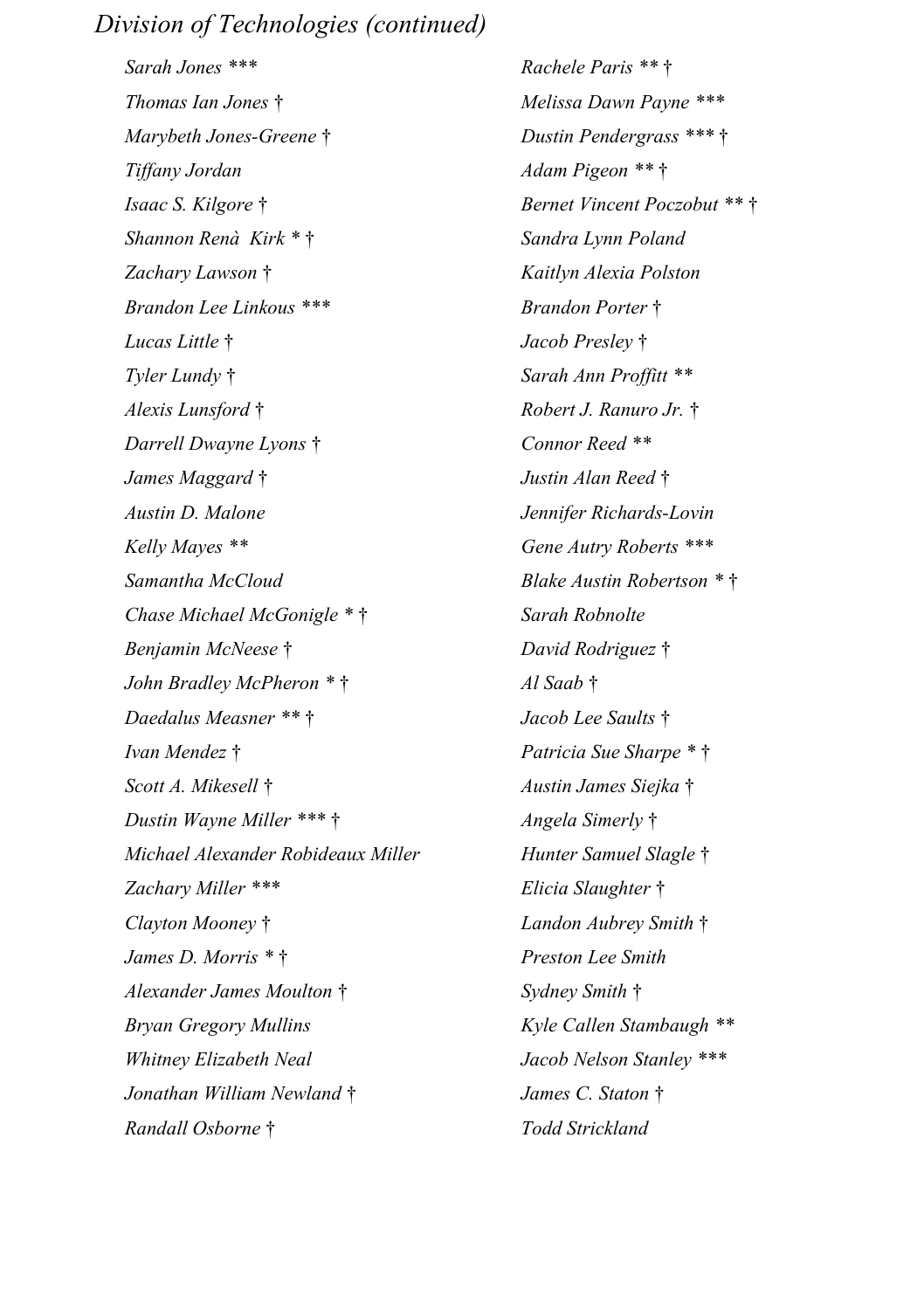*Marshall Sullins Tobias Swiney* † *Jonathan Thornton Melissa Tipton \*\** † *Daniel R. Turner \*\* Mandy VanFerson* † *Christopher Thomas Vicars* † *Shelby Diane Waye \*\*\** † *Zachary D. Wells* † *Kirsten Wiggins \*\*\** † *Joe Williams* † *Zion Williams* † *Mary Brooke Willis* † *Kelly Shane Wilson Jr. Spencer Mclendon Wilson \** † *Nicholas R. Woodell* † *Jared Woods \** †

#### *Associate of Science*

*Edward F. Adams II \*\*\* Brooklyn Davidson \* Kasey Brooke Frazier \*\*\* Preston D. Gaussart Kayla Joy Gibson \*\*\* Bryan David Kirk \*\*\* Joshua S. Rimell \*\*\* Jasmine B. Smith Emma Walding*